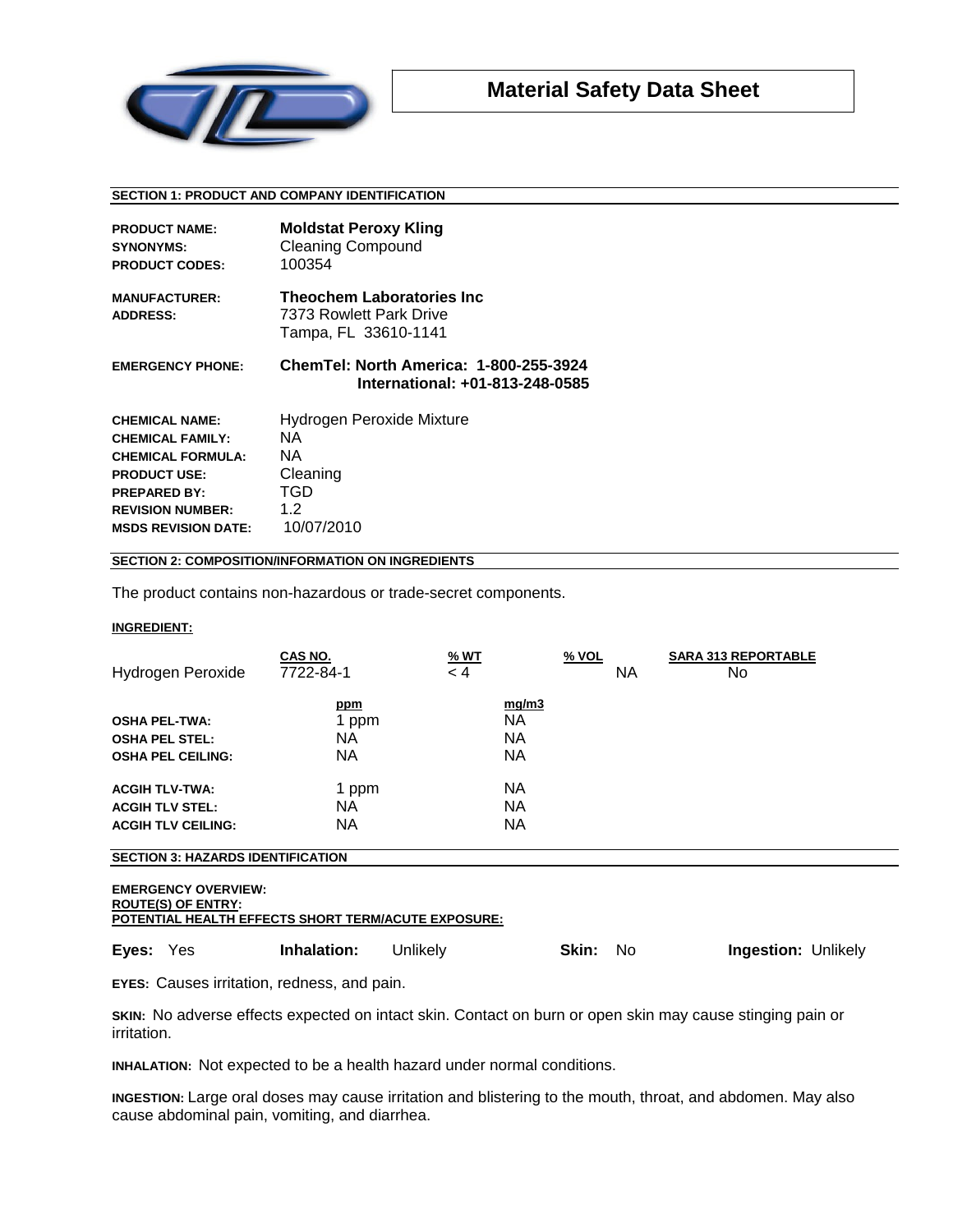**CHRONIC HEALTH HAZARDS:** No further data known

# **CARCINOGENICITY:** NTP: NO ARC Monographs: NO OSHA Regulated: NO

## **MEDICAL CONDITIONS GENERALLY AGGRAVATED BY EXPOSURE:** None known

#### **SECTION 4: FIRST AID MEASURES**

**EYES:** Immediately flush eyes with plenty of water for at least 15 minutes, lifting lower and upper eyelids occasionally. Get medical attention immediately.

**SKIN:** Not expected to require first aid measures. Wash exposed area with soap and water. Get medical advice if irritation develops.

**INGESTION:** Give several glasses of water to drink to dilute. If large amounts were swallowed, get medical advice.

**INHALATION**: Not expected to require first aid measures.

## **NOTES TO PHYSICIANS OR FIRST AID PROVIDERS:** No further data known

## **SECTION 5: FIRE-FIGHTING MEASURES**

**FIRE AND EXPLOSIVE PROPERTIES:** Not considered to be a fire hazard. Concentrated hydrogen peroxide (30%) is a strong oxidizer, but this dilute product does not present that hazard.

Not considered to be an explosion hazard. Drying of concentrated hydrogen peroxide on clothing or other combustible materials may cause fire or explosion.

|  | FLAMMABLE LIMITS IN AIR, UPPER: None |  |  |
|--|--------------------------------------|--|--|
|--|--------------------------------------|--|--|

 **(% BY VOLUME) LOWER:** None

**FLASH POINT:** (Closed Cup): None **FLAMMABLE LIMITS:** None

**AUTOIGNITION TEMPERATURE:** None Known

| <b>NEPA HAZARD CLASSIFICATION</b><br>HEALTH: 1 | <b>FLAMMABILITY: 0</b> | <b>REACTIVITY: 1</b> | OTHER: NA             |
|------------------------------------------------|------------------------|----------------------|-----------------------|
| <b>HMIS HAZARD CLASSIFICATION</b><br>HEALTH: 1 | <b>FLAMMABILITY: 0</b> | <b>REACTIVITY: 1</b> | <b>PROTECTION: NA</b> |

**EXTINGUISHING MEDIA:** Use any means suitable for extinguishing surrounding fire.

**SPECIAL FIRE FIGHTING PROCEDURES:** In the event of a fire, wear full protective clothing and NIOSH-approved selfcontained breathing apparatus with full facepiece operated in the pressure demand or other positive pressure mode.

**UNUSUAL FIRE AND EXPLOSION HAZARDS:** None

**HAZARDOUS DECOMPOSITION PRODUCTS:** None

## **SECTION 6: ACCIDENTAL RELEASE MEASURES**

**CLEAN-UP MEASURES:** Stop spill or leak if it can be done safely. Contain spill to smallest possible area. Large spills should be recovered for disposal. Waste materials should be disposed of in accordance with all local, state and federal regulations. Transfer contaminated absorbent, soil and other materials to containers for disposal

# **SECTION 7: HANDLING AND STORAGE**

**HANDLING:** As with any chemical, handle the product in a manner that minimizes exposure to practicable levels. Prior to handling, consult Section 8 of this MSDS to evaluate personal protective equipment needs. Open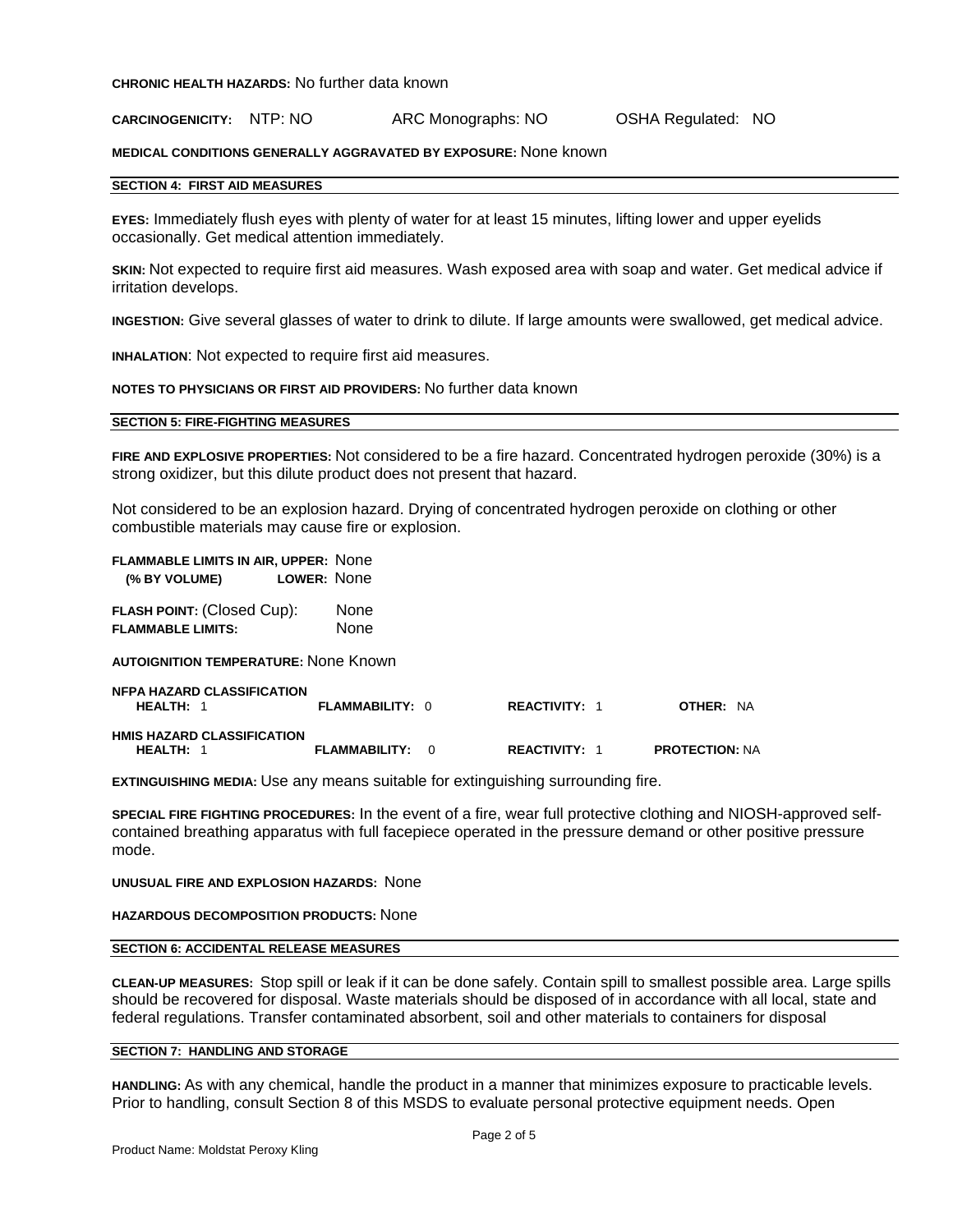containers slowly to relieve any pressure. Follow all other standard industrial hygiene practices. Empty containers may contain product residue. All safety precautions taken when handling this product should also be taken when handling empty drums and containers. Keep containers closed when not in use.

**STORAGE:** Store in a cool, dry area away from combustibles and reactive chemicals. Store away from sources of ignition. Do not store at temperatures above 120 °F.

**OTHER PRECAUTIONS:** For Industrial & Institutional use only.

#### **\_\_\_\_\_\_\_\_\_\_\_\_\_\_\_\_\_\_\_\_\_\_\_\_\_\_\_\_\_\_\_\_\_\_\_\_\_\_\_\_\_\_\_\_\_\_\_\_\_\_\_\_\_\_\_\_\_\_\_\_\_\_\_\_\_\_\_\_\_\_\_\_\_\_\_\_\_\_\_\_\_\_\_\_\_\_\_\_\_\_\_\_\_\_\_\_\_\_\_\_\_\_\_\_\_\_\_\_\_\_\_\_\_ SECTION 8: EXPOSURE CONTROLS/PERSONAL PROTECTION**

**ENGINEERING CONTROLS:** Normal general ventilation is expected to be adequate. It is recommended that ventilation be designed in all instances to maintain airborne concentrations at lowest practicable levels.

**RESPIRATORY PROTECTION:** Not expected to require personal respirator usage.

**EYE PROTECTION**: Wear protective eyewear to prevent accidental exposure.

**SKIN PROTECTION: Gloves are for prolonged use.** 

**OTHER PERSONAL PROTECTIVE EQUIPMENT:** Selection of personal protective equipment should be based upon the anticipated exposure and made in accordance with OSHA's Personal Protective Equipment Standard found in 29 CFR 1910 Subpart I.

**HYGIENIC PRACTICES:** Wash hands after use. Keep containers closed when not in use.

| SECTION 9: PHYSICAL AND CHEMICAL PROPERTIES |                       |  |  |
|---------------------------------------------|-----------------------|--|--|
| <b>APPEARANCE:</b>                          | Clear, Viscous Liquid |  |  |
| ODOR:                                       | Citrus Odor           |  |  |
| <b>PHYSICAL STATE:</b>                      | Liquid                |  |  |
| pH AS SUPPLIED:                             | $6.0 - 7.0$           |  |  |
| <b>BOILING POINT:</b>                       | 210 - 212 °F          |  |  |
| <b>MELTING POINT:</b>                       | <b>NA</b>             |  |  |
| <b>FREEZING POINT:</b>                      | <b>NA</b>             |  |  |
| <b>VAPOR PRESSURE (mmHg):</b>               | Same as water         |  |  |
| VAPOR DENSITY (AIR = 1):                    | Same as water         |  |  |
| <b>SPECIFIC GRAVITY):</b>                   | $1.01 - 1.02$         |  |  |
| <b>EVAPORATION RATE:</b>                    | $< 1$ (BuAc = 1)      |  |  |
| <b>SOLUBILITY IN WATER:</b>                 | Complete              |  |  |
| PERCENT SOLIDS BY WEIGHT:                   | <b>NA</b>             |  |  |
| <b>PERCENT VOLATILE:</b>                    | <b>NA</b>             |  |  |
| <b>MOLECULAR WEIGHT:</b>                    | Mixture               |  |  |
| <b>VISCOSITY:</b>                           | <b>NA</b>             |  |  |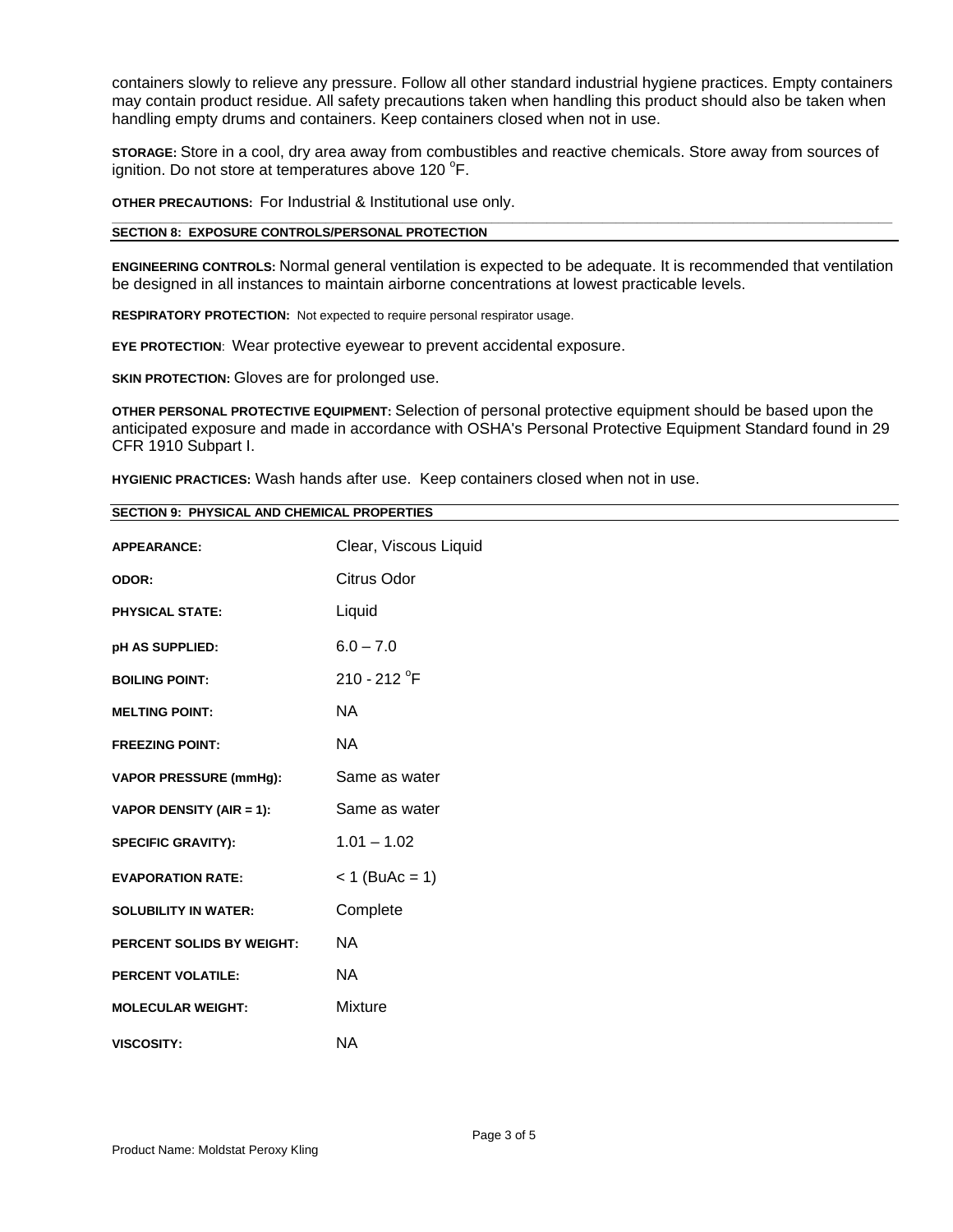# **SECTION 10: STABILITY AND REACTIVITY**

**STABILITY:** Product is Stable under normal conditions.

**CONDITIONS TO AVOID (STABILITY):** Do not mix with any other chemicals.

**INCOMPATIBILITY (MATERIAL TO AVOID):** Alkalis

**HAZARDOUS DECOMPOSITION OR BY-PRODUCTS:** On incineration, residue will produce oxygen.

**HAZARDOUS POLYMERIZATION:** Will not occur

**CONDITIONS TO AVOID (POLYMERIZATION):** Will not polymerize

**SECTION 11: TOXICOLOGICAL INFORMATION** 

**EYE EFFECTS**: No further toxicological data known.

**SKIN EFFECTS**: No further toxicological data known.

**ORAL EFFECTS:** No further toxicological data known.

**INHALATION EFFECTS**: No further toxicological data known.

**OTHER:** No further data known.

# SECTION 12: ECOLOGICAL INFORMATION

**ECOTOXICOLOGICAL INFORMATION:** This product has not been evaluated for ecotoxicity. As with any industrial chemical, exposure to the environment should be prevented and minimized wherever possible.

**ENVIRONMENTAL FATE:** Not Known

## **SECTION 13: DISPOSAL CONSIDERATIONS**

**WASTE DISPOSAL METHOD:** Ensure that collection, transport, treatment, and disposal of waste product, containers and rinsate complies with all applicable laws and regulations. Note that use, mixture, processing, or contamination of the product may cause the material to be classified as a hazardous waste. It is the responsibility of the product user or owner to determine at the time of disposal, whether the product is regulated as a hazardous waste.

# **RCRA HAZARD CLASS:** NA

# **SECTION 14: TRANSPORT INFORMATION**

| <b>U.S. DEPARTMENT OF TRANSPORTATION</b> |                                         |
|------------------------------------------|-----------------------------------------|
| <b>PROPER SHIPPING NAME:</b>             | Cleaning Compound Liquid, Not Regulated |
| <b>HAZARD CLASS:</b>                     | <b>None</b>                             |
| <b>ID NUMBER:</b>                        | <b>NA</b>                               |
| <b>PACKING GROUP:</b>                    | <b>NA</b>                               |
| <b>LABEL STATEMENT:</b>                  | Caution                                 |
| <b>WATER TRANSPORTATION</b>              | Not regulated                           |
| <b>AIR TRANSPORTATION</b>                | Not regulated                           |
| <b>OTHER AGENCIES:</b>                   | Not regulated                           |
| Product Name: Moldstat Peroxy Kling      | Page 4 of 5                             |